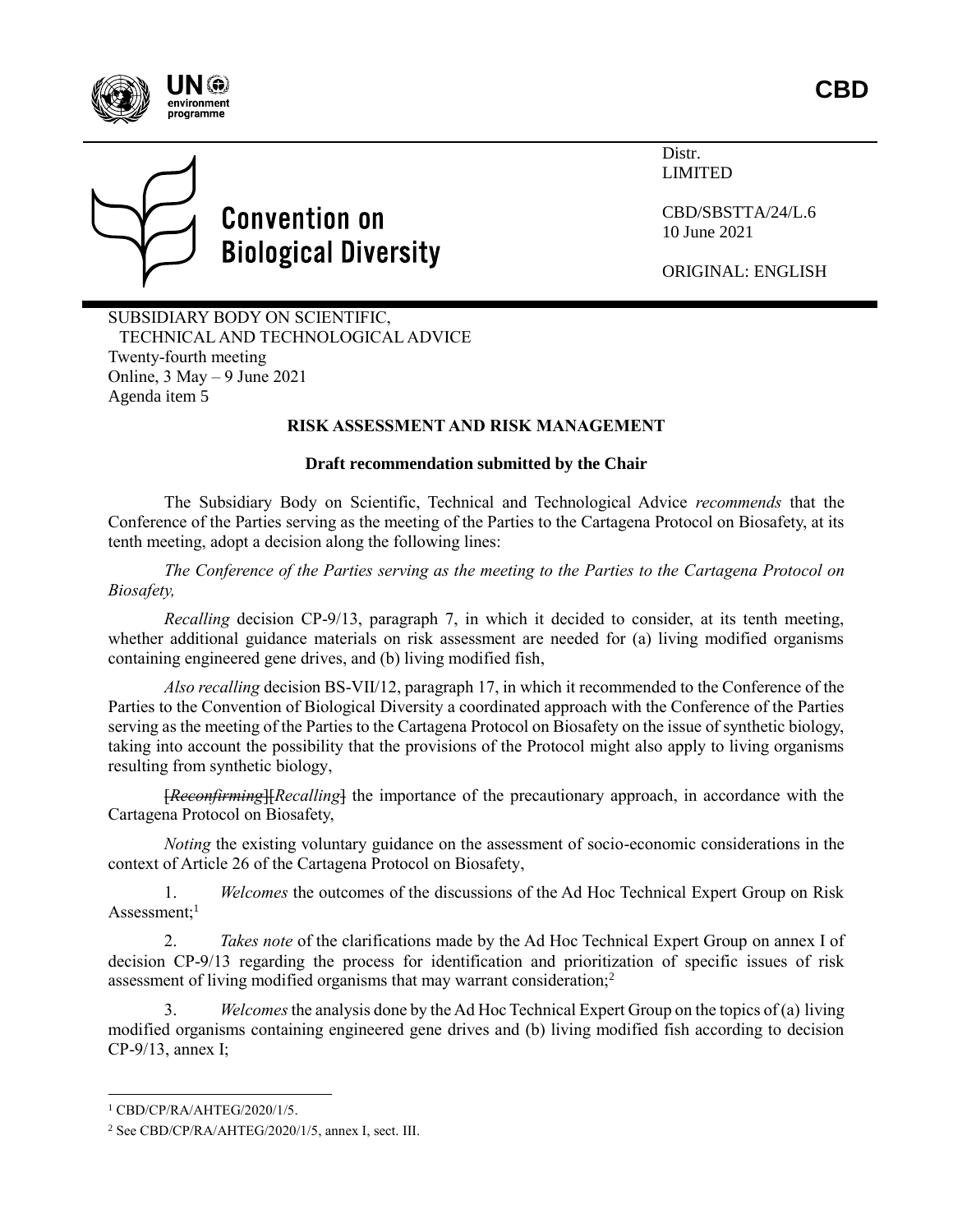4. *Notes* the range of perspectives on the need for the development of guidance on risk assessment of living modified fish, *decides* not to proceed, at this stage, with the development of additional voluntary guidance materials on risk assessment regarding living modified fish, and *encourages* Parties and *invites* other Governments and relevant organizations to promote international cooperation, information sharing and capacity-building on risk assessment of living modified fish, and to make use of existing guidance materials, [with a view to considering further guidance on living modified fish at its eleventh meeting;]

5. *Endorses* the recommendation of the Ad Hoc Technical Expert Group that additional voluntary guidance materials to support case-by-case risk assessment of living modified organisms containing engineered gene drives should be developed, and *agrees* to develop such additional voluntary guidance materials as per annex I;

[6*. Requests* a panel of 3 to 6 experts selected in a way to warrant the required scientific expertise to develop a detailed outline and first draft of additional guidance materials on risk assessment of living modified organisms containing engineered gene drives to ensure a fast and efficient drafting process;]

7. *Decides* to establish an Ad Hoc Technical Expert Group on Risk Assessment that will work according to the terms of reference annexed hereto;

8. *Invites* Parties, other Governments, indigenous peoples and local communities and relevant organizations to submit to the Executive Secretary information relevant to the work of the Ad Hoc Technical Expert Group;

9. *Invites* Parties to also submit information on their needs and priorities for further guidance materials on specific topics of risk assessment of living modified organisms, including a rationale [reflecting] [following] the criteria set out in decision CP-9/13, annex I;

10. *Calls* upon Parties, other Governments and relevant organizations to continue to disseminate information and share experiences, especially through the Biosafety Clearing-House, that are useful for risk assessments of living modified organisms, including living modified fish and organisms containing engineered gene drives;

11. *Requests* the Executive Secretary:

[(a) To contract, subject to the availability of resources, a panel of three to six experts selected in a way to warrant the required scientific expertise to develop a detailed outline and first draft of additional guidance materials on risk assessment of living modified organisms containing engineered gene drives;]

(b) To convene online discussions of the Online Forum on Risk Assessment and Risk Management to review an outline and a first draft of the additional voluntary guidance materials and to support the work of the Ad Hoc Technical Expert Group;

(c) To collect and synthesize relevant information to facilitate the work of the Online Forum and the Ad Hoc Technical Expert Group;

To synthesize the views referred to in paragraphs 8 and 9 above and the discussions of the Online Forum and make them available to the Ad Hoc Technical Expert Group;

(e) To convene, subject to the availability of resources, two meetings of the Ad Hoc Technical Expert Group on Risk Assessment, with at least one of the meetings as a face-to-face;<sup>3</sup>

(f) To facilitate the process of identification and prioritization of specific issues of risk assessment of living modified organisms that may warrant consideration, as established in paragraph 6 of decision CP-9/13, by making information submitted by Parties on issues identified in accordance with

 $\overline{a}$ <sup>3</sup> Depending on restrictions due to the pandemic situation.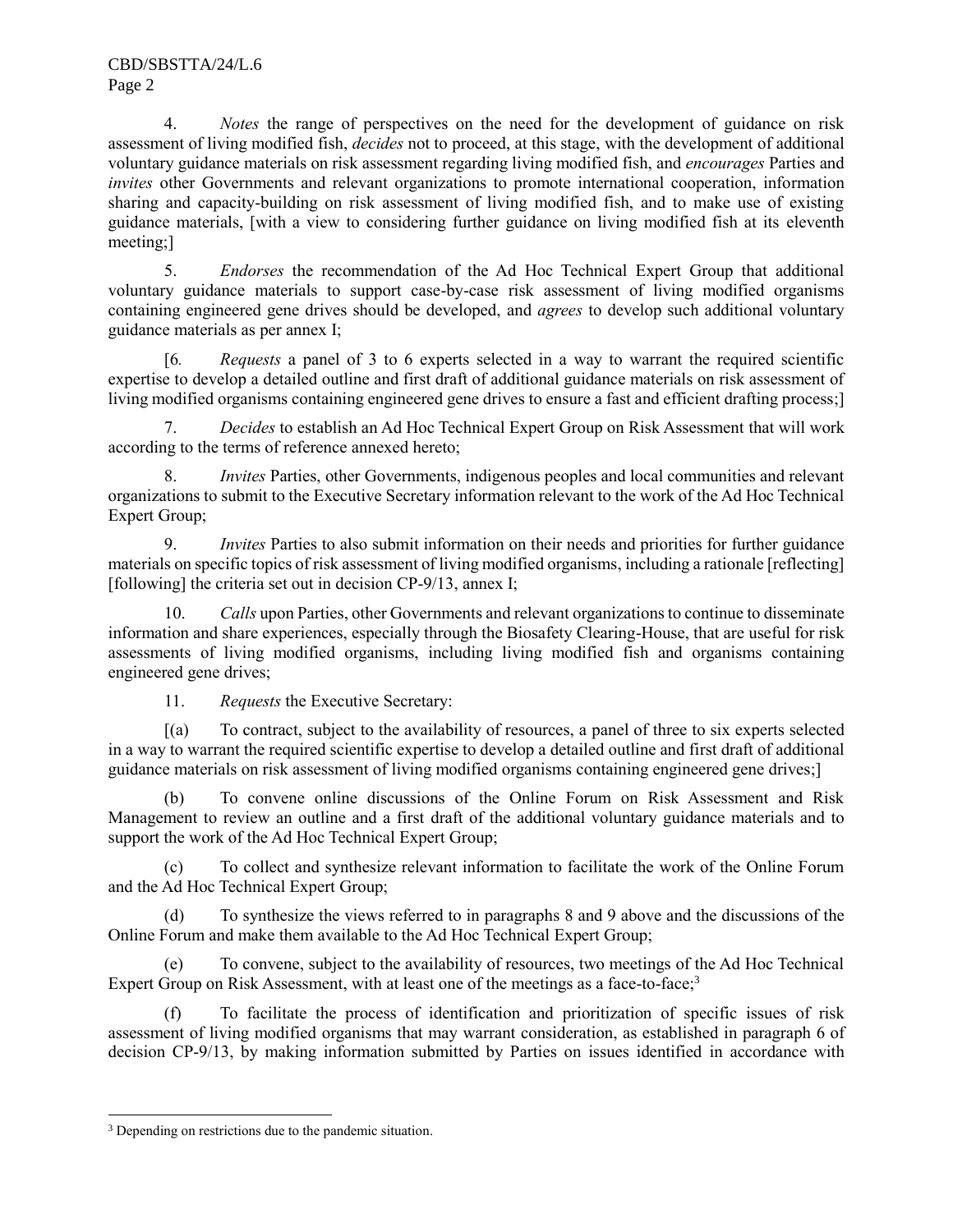annex I of the same decision, as well as information useful for the risk assessment of those topics, available through a dedicated web page within the Biosafety Clearing-House;

(g) To ensure the full and effective participation of indigenous peoples and local communities in the discussions and in the work on risk assessment under the Cartagena Protocol;

(h) To explore ways to facilitate and support capacity-building and knowledge-sharing and technology transfer regarding risk assessment and risk management of living modified organisms;

(i) To provide dedicated web pages in the Biosafety Clearing-House to facilitate easy access and raise awareness of available information that is relevant for risk assessment of living modified organisms, including living modified fish and organisms containing engineered gene drives;

12. *Requests* the Subsidiary Body on Scientific, Technical and Technological Advice to consider the outcomes of the Ad Hoc Technical Expert Group on Risk Assessment and make a recommendation for consideration by the Conference of the Parties serving as the meeting of the Parties to the Cartagena Protocol at its eleventh meeting;

13. *Decide*s to consider, at its eleventh meeting, additional issues on which guidance materials on risk assessment may be needed, further to the process for the identification and prioritization of specific issues of risk assessment of living modified organisms established in decision CP-9/13, taking into account priorities identified by Parties pursuant to paragraph 9 above and the report of the Ad Hoc Technical Expert Group as per paragraph 1(f) of its terms of reference.

#### *Annex*

### **TERMS OF REFERENCE FOR THE AD HOC TECHNICAL EXPERT GROUP ON RISK ASSESSMENT**

1. The Ad Hoc Technical Expert Group (Group) on Risk Assessment shall:

(a) Be composed of experts selected in accordance with the section H of the consolidated modus operandi of the Subsidiary Body on Scientific, Technical and Technological Advice, ensuring specific [scientific] expertise on organisms containing engineered gene drives and their potential effects on biodiversity as well as on issues relevant to the mandate of the Group, and including experts from relevant international organizations, 4 as well as indigenous peoples and local communities, and applying decision 14/33 on the procedure for avoiding or managing conflicts of interest in expert groups;

Consider modalities of operation to ensure a fast and efficient drafting process, [including a small drafting group] based on a first draft reviewed by the Online Forum, as appropriate;]

(c) Meet twice, subject to the availability of funds and prior to the eleventh meeting of the Conference of the Parties serving as the meeting of the Parties to the Cartagena Protocol on Biosafety, with at least one of the meetings being face-to-face, and perform necessary tasks between its two meetings supported by online means of communication and engagement;

[(d) Develop additional voluntary guidance materials for conducting case-by-case risk assessments of living modified organisms containing engineered gene drives in accordance with annex III of the Protocol. A specific focus of this material should be engineered gene drive mosquitos [taking into account general considerations of living modified organisms containing on gene drives,][challenges identified by the Ad Hoc Technical Expert Group on Risk Assessment<sup>5</sup> and process identified in annex 1 of decision CP-9/13] and existing national and regional risk assessment experiences. [taking into account

l

<sup>4</sup> Such as the World Trade Organization, the International Union for Conservation of Nature, the Intergovernmental Science-Policy Platform on Biodiversity and Ecosystem Services and the Food and Agriculture Organization of the United Nations.

<sup>5</sup> CBD/SBSTTA/24/5, annex, paras. 4-41.